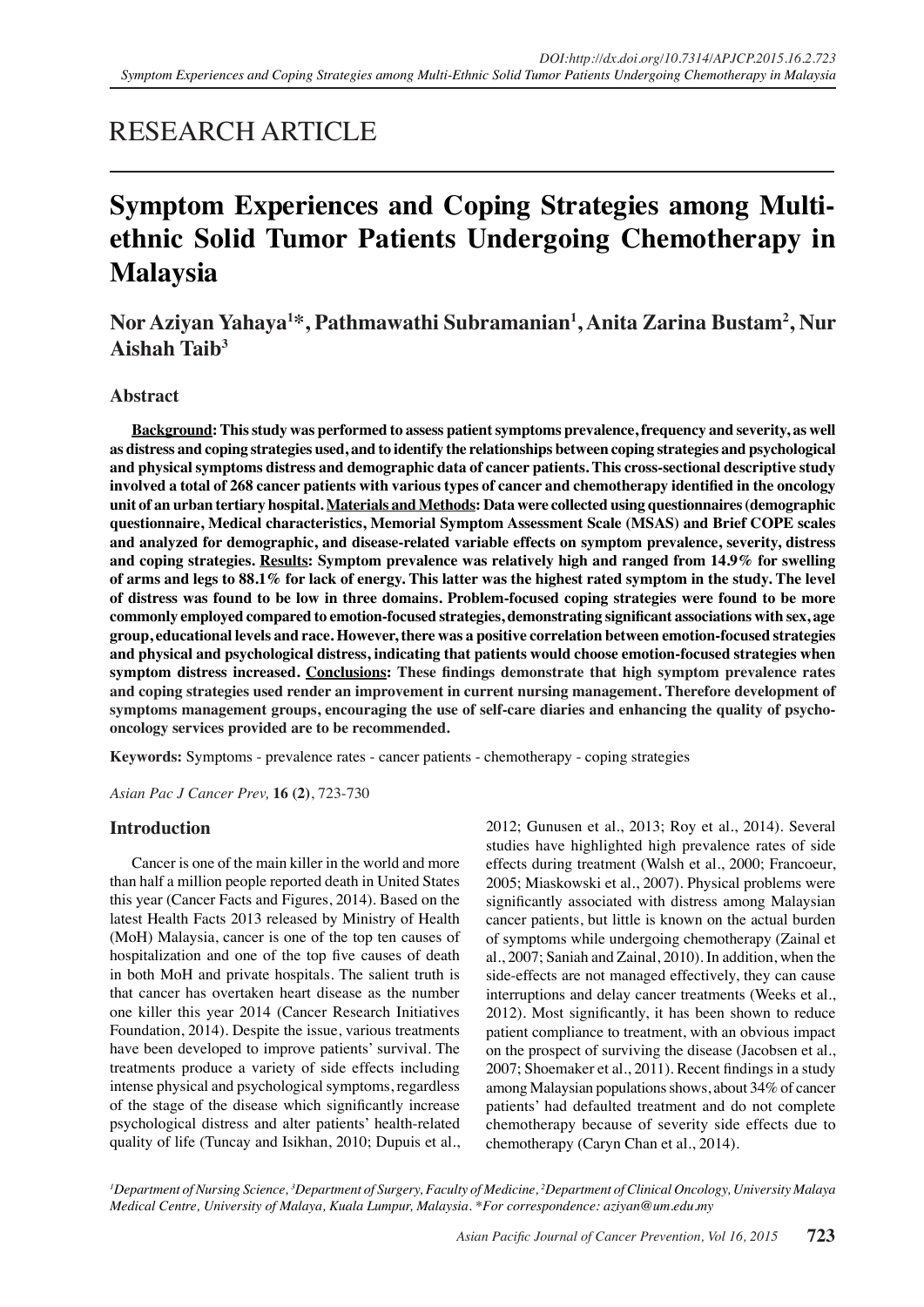#### *Nor Aziyan Yahaya et al*

Coping strategies employed whilst experiencing side effects during treatments have been an important oncology nursing research focus. Caution need to be taken when intervening as they may be ineffective and potentially harmful (Engvall et al., 2011). Psychological distress encompasses a series of negative emotions such as anxiety and depression, which are the end states of a maladaptive process (Zabalegui et al., 2005; Zainal et al., 2007; Saniah and Zainal, 2010). Few studies in Asia have looked at the symptom burden, coping mechanisms to assist in the development of an intervention programme. Cultural and lingusitic differences should also be taken into account as Malaysians are a heterogenous society. Therefore, this study aims to measure the symptom experiences, burden and coping strategies during chemotherapy according to demography and clinicopathological characteristics of Malaysian patients.

# **Materials and Methods**

#### *Design and sample*

A cross-sectional survey using questionnaires was carried out over 6 months among adult solid tumor patients who were undergoing chemotherapy at an urban tertiary hospital. The population for this study comprises solid tumor patients. Sample size calculation for patients was based on confidence level cited at 95%, margin of error plus or minus 5%, with a population size of 1100 (Raosoft Sample Size Calculation, n.d). Since the population size is not large, the problem of committing type II error is small. Out of 285, 268 solid tumor patients who undergo chemotherapy participated in this study, where 10 patients did not participate due to myelosuppression and treatment interruption, 5 patients stopped treatment due to poor health, 2 patients had defaulted treatment during the period of data collection. A convienience sampling was chosen to get a good representation of the overall population in a study period of time (Currier, 1984). The eligible patients were identified through a list of patients from chemotherapy appointment diary and patients' medical records from 2010 to 2011. The target population for this study were adult patients,aged 18 years and above with a solid tumor of any site. The inclusion criteria were patients must undergone at least one cycle of chemotherapy, has experienced side effects of chemotherapy and has no neurologic or psychiatric disorder.

#### *Ethical considerations*

Ethical approval was obtained from the hospital's Medical Ethics Committee.The purpose and the voluntary nature of the study were explained to them. Participants were reassured of the anonymity and confidentiality of their survey responses.

#### *Data collection and tools*

Patient's medical characteristics were obtained from medical records. These include cancer sites, disease stage, duration and regimen of chemotherapy, Eastern Cooperative Oncology Group (ECOG) performance status and other demographic features. Multidimensional

Memorial Symptom Assessment Scale (MSAS) and Brief COPE scales were used. Both instruments were translated into Malay language using back translation technique (Malay to English and English to Malay). For Malay version of MSAS, the Cronbach's alpha obtained in 32 items were 0.899 with sub-dimension of physical,  $\alpha$ =0.838 and sub-dimension psychological,  $\alpha$ =0.575 which was slightly higher than coefficient alpha reported for Chinese version of MSAS (Cheng et al., 2009). Whereas for Malay version of Brief COPE scale,the Cronbach's alpha ranged from 0.51 to 0.99 in 14 sub dimensions which are quite consistent with Cronbach's alpha reported by Yusoff et al. (2009).

Multidimensional Memorial Symptom Assessment Scale (MSAS) comprised of 32 items (26 physical and 6 psychological symptoms) to evaluates symptoms frequency, severity and distress by using a Likert Scale, the severity (0=not at all to 4=very severe), frequency (0= not at all to 4=almost constantly), and distress ( 0=not at all to 4=very much). Twenty-four symptoms are evaluated with respect to frequency, intensity, and distress, and 8 symptoms are evaluated in terms of severity and distress only (mouth sores, change in the way food tastes, weight loss, constipation, hair loss, swelling of arms and legs, changes in skin, "I don't look like myself") (Portenoy et al., 1994). The scoring of the MSAS yields several subscale scores, including a Physical of High prevalence and Low prevalence Symptom subscale score (PHYS H and PHYS L), a Psychological Symptom subscale score (PSYCH), and a Global Distress Index (GDI). The PHYS H group is the average of the score for the 12 symptoms: lack of appetite, lack of energy, pain, feeling drowsy, constipation, dry mouth, nausea, vomiting, change in food taste, weight loss, feeling bloated, and dizziness. The L PHYS group is the average of the 14 symptoms: Numbness/tingling in hands/feet, hair loss, changes in skin, cough, "I don't look like myself", mouth sores, sweats, diarrhea, shortness of breath, itching, difficulty swallowing, problems with urination, problems with sexual interest or activity, and swelling of arms and legs. The PSYCH is the average of the score for the six symptoms: worrying, feeling sad, feeling nervous, difficulty sleeping, feeling irritable, and difficulty concentrating. Whereas the GDI is the average of the frequency of four psychological symptoms (feeling sad, worrying, feeling irritable, and feeling nervous) and the distress associated with six physical symptoms (lack of appetite, lack of energy, pain, feeling drowsy, constipation, dry mouth). The Total MSAS score (TMSAS) is the average of the symptom scores of all 32 symptoms in the MSAS. The validity and reliability of the English version of MSAS was tested using Cronbach's alpha test after the pilot study was conducted and ranging from 0.80 to 0.92 which was slightly higher than coefficient alpha reported by Cheng et al. (2009) and Portenoy et al. (1994).

Brief COPE scales is an instrument to identify coping strategies used by cancer patients to overcome the distress that occurred to them while undergoing chemotherapy. In health psychology, the COPE and the Brief COPE have predicted clinically relevant outcome across many stressful situations and populations (Horney et al., 2011; Dedert et al., 2012; Yoo et al., 2014; Tuncay, 2014). This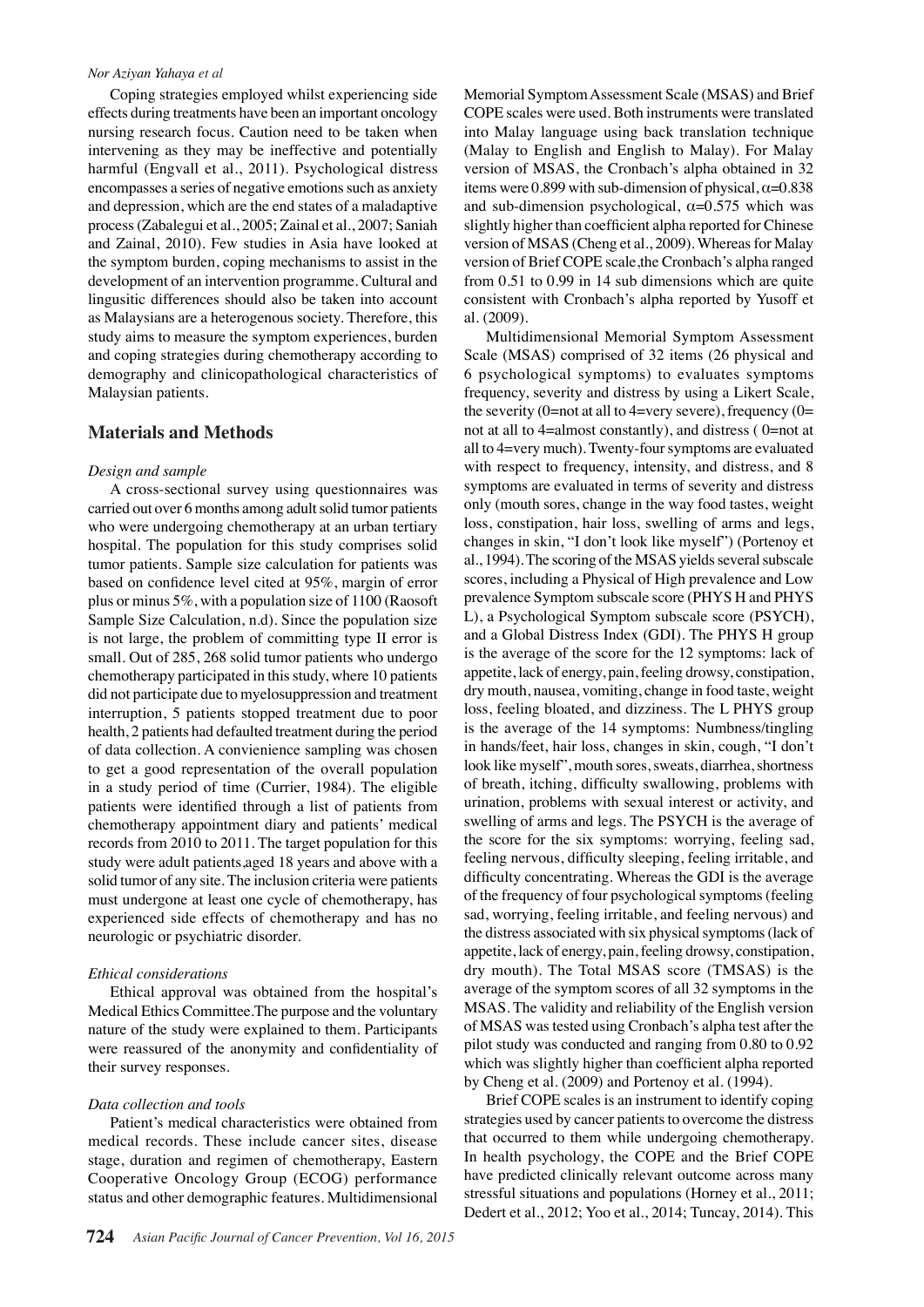*Symptom Experiences and Coping Strategies among Multi-Ethnic Solid Tumor Patients Undergoing Chemotherapy in Malaysia* scale comprised of 14 dimensions (self-distraction, active coping, denial, substance use, use of emotional support, use of instrumental support, behavioral disengagement, positive reframing, planning, humor, acceptance, religion and self-blame) with 28 items (two items for every dimension) and rated by the four-point Likert scale, ranging from 1="I haven't been doing this at all" to 4="I have been doing this a lot" (Carver, 1997). The high the score indicated that the higher used of these coping strategies (Ben-Zur et al., 2001). The minimum score given was 2 and maximum score was 8. For mean score interpretations was 2.00=haven't been doing this at all, 2.01 to 4.00=have been doing this a little bit, 4.01 to 6.00=have been doing this a medium amount, 6.01 to 8.00=have been doing this a lot (Carver, 1997). The coping strategies grouped into two major categories, problemfocused (religion, acceptance, use of emotional support, use of instrumental support, positive reframing, active coping, planning and humor) and emotion-focused (selfdistraction, venting, substances use, self-blame, denial and behavioral disengagement) (Ben-Zur et al., 2001). The English version of Brief COPE scale,the Cronbach's alpha of 0.789 and in 14 sub dimensions ranging from 0.56 to 0.98 obtained are quite consistent with Cronbach's alpha reported by Yusoff et al. (2009).

#### *Statistical analysis*

Data were recorded and analyzed using SPSS version 16. Demographic and medical characteristics were analyzed using descriptive statistics such as frequency, percentage, mean and mode difference for symptoms frequency, severity and distress. An Independent t-test and ANOVA test analysis were used to determine an association between demographics and coping strategies. Pearson's r correlation coefficient test was used to determine whether there is a relationship between specific coping strategies and symptom distress among the study population.

# **Results**

#### *Demographic and medical characteristics*

The socio demographic and medical characteristics of the patient are summarized in Table 1. The mean age of the respondents were 53.4±12.2, ranging from the youngest at 19 years old to the oldest at 81 years old. The majority were female (78.7%), married (83.6%) and of Chinese ethnicity (64.9%); had secondary education as the highest level of education (45.9%); were unemployed (73.5%); had good performance status (ECOG 0-1, 79.9%) and had non-metastatic cancers (Stage I-III, 63%); were treated with curative intent (neoadjuvant /adjuvant, 64.2%) and had combination chemotherapy (67.1%). In descending order of frequency, almost half of the patients had breast cancer followed by colorectal, gynecological cancer, lung, head and neck cancers, and others.

#### *Symptom characteristics*

In Table 2, symptoms prevalence ranged from 88.1% for fatigue to 14.9% for swelling of arms and legs. The 10 other most prevalent symptoms besides fatigue were

dry mouth (75%), hair loss (67.9%), feeling drowsy  $(67.2\%)$ , lack of appetite  $(60.1\%)$ , difficulty in sleeping (58.2%), nausea (58.2%), change in the way food tastes  $(56\%)$ , worrying  $(51.9\%)$ , pain  $(51.1\%)$  and feeling sad (50.7%). Examination of mean frequency scores showed that lack of appetite (2.60), lack of energy (2.50), problems with urination (2.50), problems with sexual interest (2.50), feeling drowsy (2.50), dry mouth (2.40), difficulty sleeping (2.40), feeling bloated (2.30), difficulty in swallowing (2.30) and vomiting (2.20) were symptoms that occurred most often. Symptoms rated most severe were hair loss (2.90), "I don't look like myself" (2.30), difficulty in sleeping (2.20), vomiting (2.20), change in the way food tastes (2.20), lack of appetite (2.20), lack of energy (2.10), mouth sores (2.10), constipation (2.10), and problems with sexual activity (2.10). The symptoms causing most distress were lack of energy (1.80), hair loss (1.30), lack of appetite (1.30), difficulty in sleeping (1.20), dry mouth (1.20), feeling drowsy (1.10), and change in the way food tastes (1.10) and pain (1.10). The total mean score for psychological group was  $5.47\pm4.9$ . In the high prevalence symptoms distress group, the total mean score was 12.4±7.9. Whereas in the low prevalence symptoms distress group, the total mean score was 8.67±6.3.

### *Association between ECOG performance index with psychological distress and physical symptom distress*

In this study, only one variable in demographic characteristics showed a statistically significant association with psychological distress and physical symptom distress, which is the ECOG performance status. For psychological distress, a two-way contingency analysis of Fisher's Exact test showed that the difference in the proportions was statistically significant,  $\gamma^2$  (1, N=268) =9.145, P<0.05, phi Coefficient=0.185 (p=0.002). The proportion of low and high psychological distress appeared significantly higher than low and high psychological distress in poor performance status (>1). Logistic regression was conducted between two groups of performance status (<1  $vs \ge 1$ ). At P-value <0.05, the odds of high psychological distress in respondents with good performance status was 2.5 (95% CI: 1.3 to 4.6) times higher than patients in poor performance status. Meanwhile for physical distress, the difference in the proportions was statistically significant, χ² (1, N=268) =6.046, p<0.05, phi Coefficient=0.150  $(p=0.014)$ . The proportion of low and high physical distress appeared significantly higher than low and high physical distress in poor performance status (>1). Logistic regression was conducted between two groups of performance status (<1 *vs* ≥1). At P-value <0.05, the odds of high physical distress in respondents with good performance status was 2.1 (95%CI: 1.1 to 3.8) times higher than patients in poor performance status.

#### *Coping strategies used by patients*

The coping strategies used are presented in Table 3. Analysis indicated that the most common coping strategies used by respondents were "Religion" with a mean of 6.5 $\pm$ 1.8, followed by "Acceptance" (6.4 $\pm$ 1.6), "Use of emotional support"  $(6.3 \pm 1.7)$ , "Use of instrumental support"  $(6.1\pm1.8)$ , "Positive reframing"  $(6.0\pm1.6)$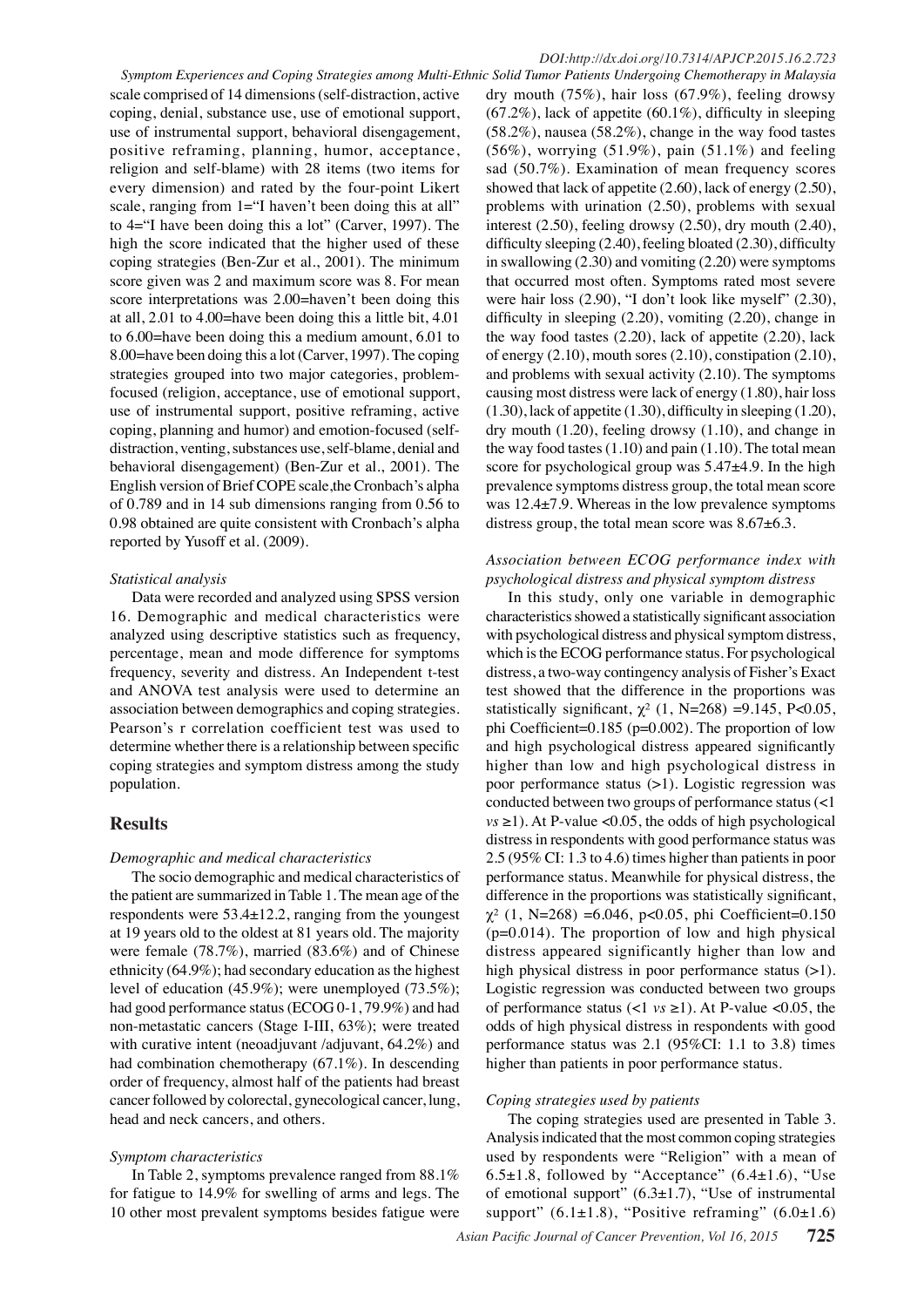*Nor Aziyan Yahaya et al* **Table 1. Characteristics of Patients (n=268)**

| Characteristic                 |                                | %<br>n                                 |
|--------------------------------|--------------------------------|----------------------------------------|
| Age (mean $\pm$ SD)            |                                | Range from 19-81, 53.44 ±12.1 years    |
| Age group                      | $<$ 35                         | 26 9.7                                 |
|                                | 36-45                          | 32 11.9                                |
|                                | $46 - 55$                      | 91 34.0                                |
|                                | 56-65                          | 74 27.6                                |
|                                | > 66                           | 45 16.8                                |
| Sex                            | Male                           | 57 21.3                                |
|                                | Female                         | 78.7<br>211                            |
| Marital status                 | Single                         | 27 10.1                                |
|                                | Married                        | 224 83.6                               |
|                                | Others                         | 17<br>6.3                              |
| Ethnic Group                   | Malay                          | 59 22.0                                |
|                                | Chinese                        | 174 64.9                               |
|                                | Indian                         | 30 11.2                                |
|                                | Others -Eurasian               | 5<br>1.9                               |
| <b>Education Levels</b>        | No formal education            | 13<br>4.9                              |
|                                | Primary school                 | 68 25.4                                |
|                                | Secondary school               | 123 45.9                               |
|                                | College/Institute              | 31 11.6                                |
|                                | University                     | 33 12.3                                |
| <b>Employment Status</b>       | Employed                       | 71 26.5                                |
|                                | Not employed/housewife/retiree | 197 73.5                               |
| <b>ECOG</b> Performance status | $\boldsymbol{0}$               | 94 35.1                                |
|                                | $\mathbf{1}$                   | 120 44.8                               |
|                                | $\mathfrak{2}$                 | 42 15.7                                |
|                                | 3                              | 12<br>4.5                              |
| Cancer sites                   | <b>B</b> reast                 | 131 48.9                               |
|                                | Colorectal                     | 49 18.3                                |
|                                | Lung                           | 21<br>7.8                              |
|                                | Head and Neck                  | 17<br>6.3                              |
|                                | Gynecology                     | 27<br>10.1                             |
|                                | Others                         | 23<br>8.6                              |
| Stage of disease               | Ι                              | 23<br>8.6                              |
|                                | $\mathbf{I}$                   | 69<br>25.7                             |
|                                | III                            | 28.7<br>77                             |
|                                | IV                             | 99 36.9                                |
| Duration of chemotherapy       | Duration mean $\pm SD$         | Range from 1-48 weeks, 10.3± 6.3 weeks |
|                                | Less than 4 weeks              | 34<br>- 12.7                           |
|                                | 5-12 weeks                     | 149 55.6                               |
|                                | More than 13 weeks             | 85 31.7                                |
| Purpose of chemotherapy        | Neo-adjuvant                   | 5.6<br>15                              |
|                                | Adjuvant                       | 157 58.6                               |
|                                | Palliative/recurrence          | 96 35.8                                |
| Regimen of chemotherapy        | Single agent                   | 88 32.8                                |
|                                | 2 combinations                 | 99 36.9                                |
|                                | $> 2$ combinations             | 81 30.2                                |
|                                |                                |                                        |

and "Self-distraction"  $(6.0\pm1.8)$ . The less common 5 coping strategies used by respondents were "Behavioral disengagement" (2.6±1.3), "Denial" (2.7±1.4), "Selfblame"  $(2.8 \pm 1.3)$  and "Substance use"  $(3.5 \pm 1.3)$ .

Looking into the coping strategies used most by cancer patients according to proportion, problem-focused coping strategies was the highest used among the respondents, compared to emotion-focused coping strategies with 4.9 percent for "Humor" to 59.7 percent for "Religion" (rating in "doing this a lot). In Emotion-focused coping strategies, even though respondents rated from 3.7 percent for "Behavioral disengagement" to 48.9 percent for "Selfdistraction" (rating "Doing this a lot), the proportion of each dimension is small.

The association between categories of coping

**726** *Asian Pacific Journal of Cancer Prevention, Vol 16, 2015*

strategies problem-focused and emotion-focused between characteristics of cancer patients conducted (Table 4). Problem-focused coping strategies showed a significant association in sex ( $p=0.013$ ) where female ( $45.85\pm9.91$ ) is higher mean score than male (42.29±8.05) and education levels (p=0.000) where most being used by patients with university level (49.48±9.64). Both problem-focused  $(p=0.007)$  and emotion-focused  $(p=0.011)$  found to be significant in age group where problem-focused mostly used by group aged of 36-45 (49.56±9.72) and emotion-focused mostly used by group aged less than 35 (23.50±4.94); and ethnic group where problem-focused  $(p=0.013)$  mostly used among Malay  $(51.49\pm8.51)$  and emotion-focused (p=0.001) mostly used among others-Eurasian (24.80±4.87).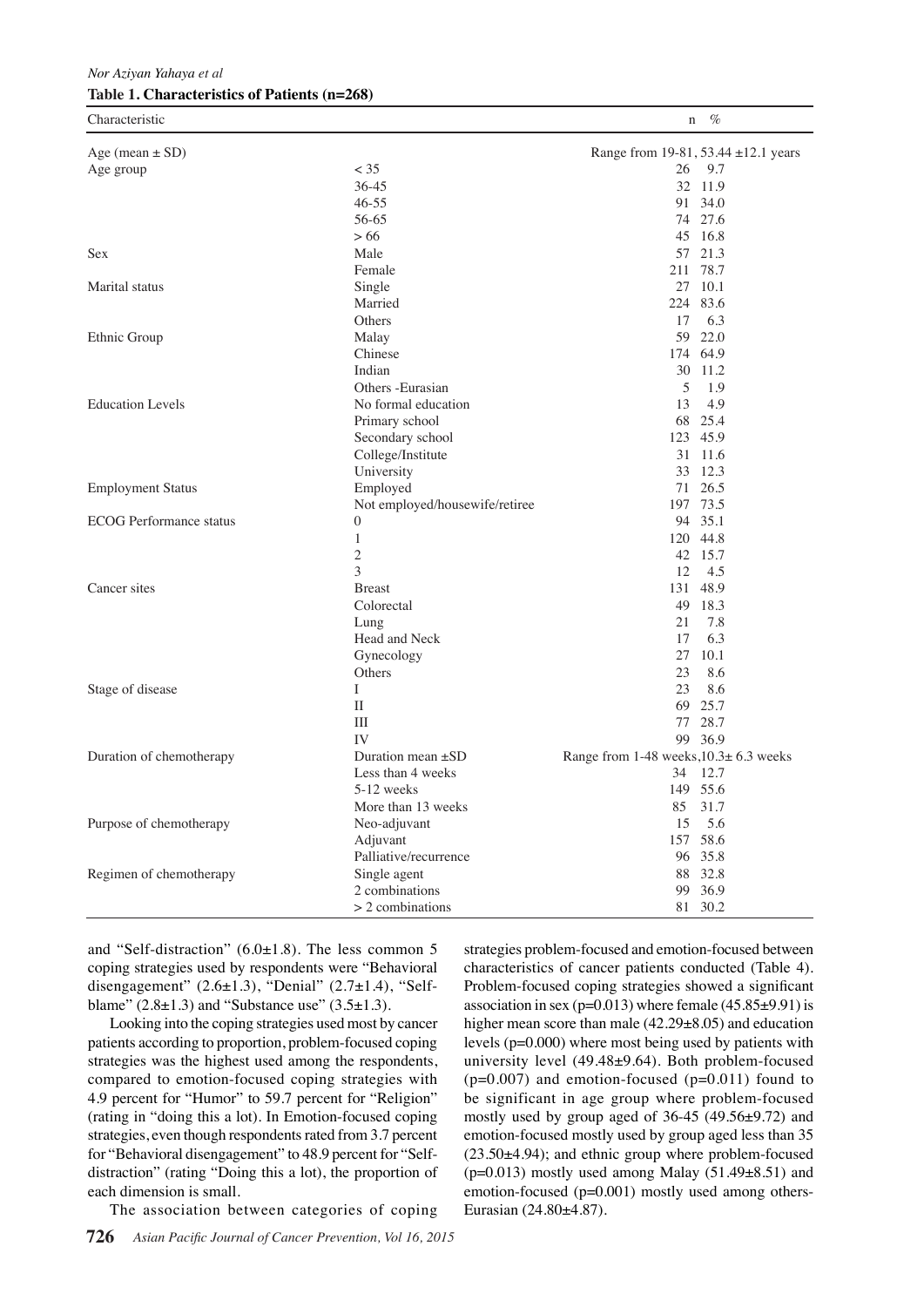*Symptom Experiences and Coping Strategies among Multi-Ethnic Solid Tumor Patients Undergoing Chemotherapy in Malaysia* **Table 2. Symptom Characteristics of Prevalence, Frequency, Severity and Distress among Cancer Population (n=268)**

| Name of symptom                           |                | Symptom<br>Prevalence | Symptom<br>Frequency | Symptom<br>Severity | Symptom<br><b>Distress</b> |
|-------------------------------------------|----------------|-----------------------|----------------------|---------------------|----------------------------|
|                                           | Rank           | $N(\%)$               | $M\pm SD$            | $M\pm SD$           | $M\pm SD$                  |
| Psychological group                       |                |                       |                      |                     |                            |
| Difficulty in sleeping                    | 6              | 156 (58.2)            | $2.4 \pm 0.9$        | $2.2 \pm 0.9$       | $1.2 \pm 1.4$              |
| Worrying                                  | 9              | 139(51.9)             | $2.2 \pm 0.8$        | $1.9 \pm 1$         | $0.9 \pm 1.1$              |
| Feeling sad                               | 11             | 136(50.7)             | $2.2 \pm 0.8$        | $1.8 + 0.8$         | $0.8 + 1.1$ .              |
| Feeling nervous                           | 14             | 123(45.9)             | $1.9 + 0.7$          | $1.7 + 0.6$         | $0.7 + 1.0$                |
| Feeling Irritable                         | 15             | 120(44.8)             | $2.3 \pm 0.9$        | $2\pm1$             | $0.8 + 1.1$                |
| Difficulty concentrating                  | 17             | 114(42.5)             | $1.9 \pm 0.7$        | $1.5 \pm 0.7$       | $0.7 + 1.0$                |
| High Physical group                       |                |                       |                      |                     |                            |
| Lack of energy                            | $\mathbf{1}$   | 236 (88.1)            | $2.5 \pm 0.9$        | $2.1 \pm 0.9$       | $1.8 \pm 1.3$              |
| Dry mouth                                 | $\overline{c}$ | 201 (75.0)            | $2.4 \pm 0.9$        | $1.9 \pm 0.8$       | $1.2 \pm 1.1$              |
| Feeling drowsy                            | $\overline{4}$ | 180 (67.2)            | $2.5 \pm 0.8$        | $2 + 0.8$           | $1.1 \pm 1.1$ .            |
| Lack of appetite                          | 5              | 161(60.1)             | $2.6 \pm 0.9$        | $2.2 \pm 0.9$       | $1.3 \pm 1.4$              |
| Nausea                                    | 7              | 156 (58.2)            | $2.1 \pm 0.9$        | $1.9+0.9$           | $1.0 \pm 1.2$              |
| Change in the way food tastes             | 8              | 150(56.0)             | $NA_{\pm}$           | $2.2 \pm 1.0$       | $1.1 \pm 1.3$              |
| Pain                                      | 10             | 137(51.1)             | $2.0 + 0.9$          | $1.9+0.9$           | $1.0 \pm 1.2$              |
| <b>Dizziness</b>                          | 18             | 113(42.2)             | $2.0 \pm 0.9$        | $1.6 + 0.8$         | $0.6 \pm 0.9$              |
| Weight loss                               | 19             | 112(41.8)             | $NA_{+}$             | $1.8 + 0.9$         | $0.6 \pm 1.0$              |
| Constipation                              | 20             | 103 (38.4)            | $NA_{\pm}$           | $2.1 \pm 1.0$       | $0.9 \pm 1.3$              |
| Vomiting                                  | 22             | 91 (34)               | $2.2 \pm 1.1$        | $2.2 \pm 1.1$       | $0.7 \pm 1.2$              |
| Feeling bloated                           | 24             | 89 (33.2)             | $2.3 \pm 0.9$        | $1.7 + 0.8$         | $0.6{\pm}.10$              |
| Low Physical group                        |                |                       |                      |                     |                            |
| Numbness/tingling in hands/feet           | 16             | 120(44.8)             | $2.2 + 0.9$          | $1.9+0.9$           | $0.7 + 1.0$                |
| Hair loss                                 | 3              | 182 (67.9)            | $NA_{\pm}$           | $2.9 + 1.1$         | $1.3 \pm 1.4$              |
| Changes in skin                           | 12             | 131(49.0)             | $NA_{+}$             | $1.8 + 0.8$         | $1.1 \pm 1.2$              |
| Cough                                     | 13             | 127(47.4)             | $1.8 + 0.7$          | $1.6 + 0.6$         | $0.7 + 1.0$                |
| "I don't look like myself"                | 21             | 101(37.7)             | $NA_{\pm}$           | $2.3 \pm 1.0$       | $0.8 + 1.3$                |
| Mouth sores                               | 23             | 89 (33.2)             | $NA_{\pm}$           | $2.1 \pm 0.9$       | $0.7 \pm 1.2$              |
| Sweats                                    | 25             | 84 (31.3)             | $2.0 + 0.9$          | $1.5 \pm 0.7$       | $0.3 + 0.6$                |
| Diarrhea                                  | 26             | 81 (30.2)             | $2.0 \pm 0.9$        | $1.8 + 0.9$         | $0.5 \pm 0.9$              |
| Shortness of breath                       | 27             | 81 (30.2)             | $2.0 \pm 0.8$        | $1.6 + 0.8$         | $0.4 \pm 0.9$              |
| Itching                                   | 28             | 74 (28.0)             | $2.0 \pm 0.7$        | $1.8 + 0.8$         | $0.4 \pm 0.9$              |
| Difficulty Swallowing                     | 29             | 60(22.4)              | $2.3 \pm 1$          | $1.9+0.9$           | $0.4 + 0.9$                |
| Problems with urination                   | 30             | 59 (22.0)             | $2.5 \pm 0.9$        | $2.1 \pm 1.0$       | $0.3 \pm 0.8$              |
| Problems with sexual interest or activity | 31             | 49 (18.3)             | $2.5 \pm 1.1$        | $2.1 \pm 1.1$       | $0.3 \pm 0.8$              |
| Swelling of arms or legs                  | 32             | 40 (14.9)             | $NA_{+}$             | $1.9 \pm 1$         | $0.3 + 0.8$                |

\*NA indicates not applicable

# **Table 3. Mean Score and Percentage for Type of Coping Strategies Used by Cancer Patients (n=268)**

| Coping strategies used<br>$\sim$ | Rating Score $(\% )$ |                                   |                          |                      |                     |  |
|----------------------------------|----------------------|-----------------------------------|--------------------------|----------------------|---------------------|--|
|                                  | $M\pm SD$            | Haven't been doing<br>this at all | Doing this<br>little bit | Doing this<br>medium | Doing this<br>a lot |  |
| Problem-focused:                 |                      |                                   |                          |                      |                     |  |
| Religion                         | $6.5 \pm 1.8$        | 6.3                               | 12.3                     | 21.6                 | 59.7                |  |
| Acceptance                       | $6.4 \pm 1.6$        | 3.4                               | 10.4                     | 32.5                 | 53.7                |  |
| Use of emotional support         | $6.3 \pm 1.7$        | 5.2                               | 7.8                      | 32.8                 | 54.1                |  |
| Use of instrumental support      | $6.1 \pm 1.8$        | 5.2                               | 15.7                     | 29.1                 | 50                  |  |
| Positive reframing               | $6.0 \pm 1.6$        | 3.7                               | 14.6                     | 35.1                 | 46.6                |  |
| Active coping                    | $5.1 \pm 2.0$        | 14.9                              | 27.6                     | 25.7                 | 31.7                |  |
| Planning                         | $4.8 \pm 2.0$        | 16.4                              | 29.9                     | 29.1                 | 24.6                |  |
| Humor                            | $3.6 \pm 1.5$        | 37.7                              | 32.1                     | 25.4                 | 4.9                 |  |
| Emotion-focused:                 |                      |                                   |                          |                      |                     |  |
| Self-distraction                 | $6.0 \pm 1.8$        | 6                                 | 13.4                     | 31.7                 | 48.9                |  |
| Venting                          | $4.3 \pm 1.7$        | 21.6                              | 32.5                     | 32.8                 | 13.1                |  |
| Substance use                    | $3.5 \pm 1.3$        | 90.7                              | 1.9                      | 4.5                  | 3                   |  |
| Self-blame                       | $2.8 \pm 1.3$        | 6.6                               | 22.8                     | 7.8                  | 3.4                 |  |
| Denial                           | $2.7 \pm 1.4$        | 67.9                              | 19.8                     | 8.6                  | 3.7                 |  |
| Behavioral disengagement         | $2.6 \pm 1.3$        | 73.5                              | 18.7                     | 4.1                  | 3.7                 |  |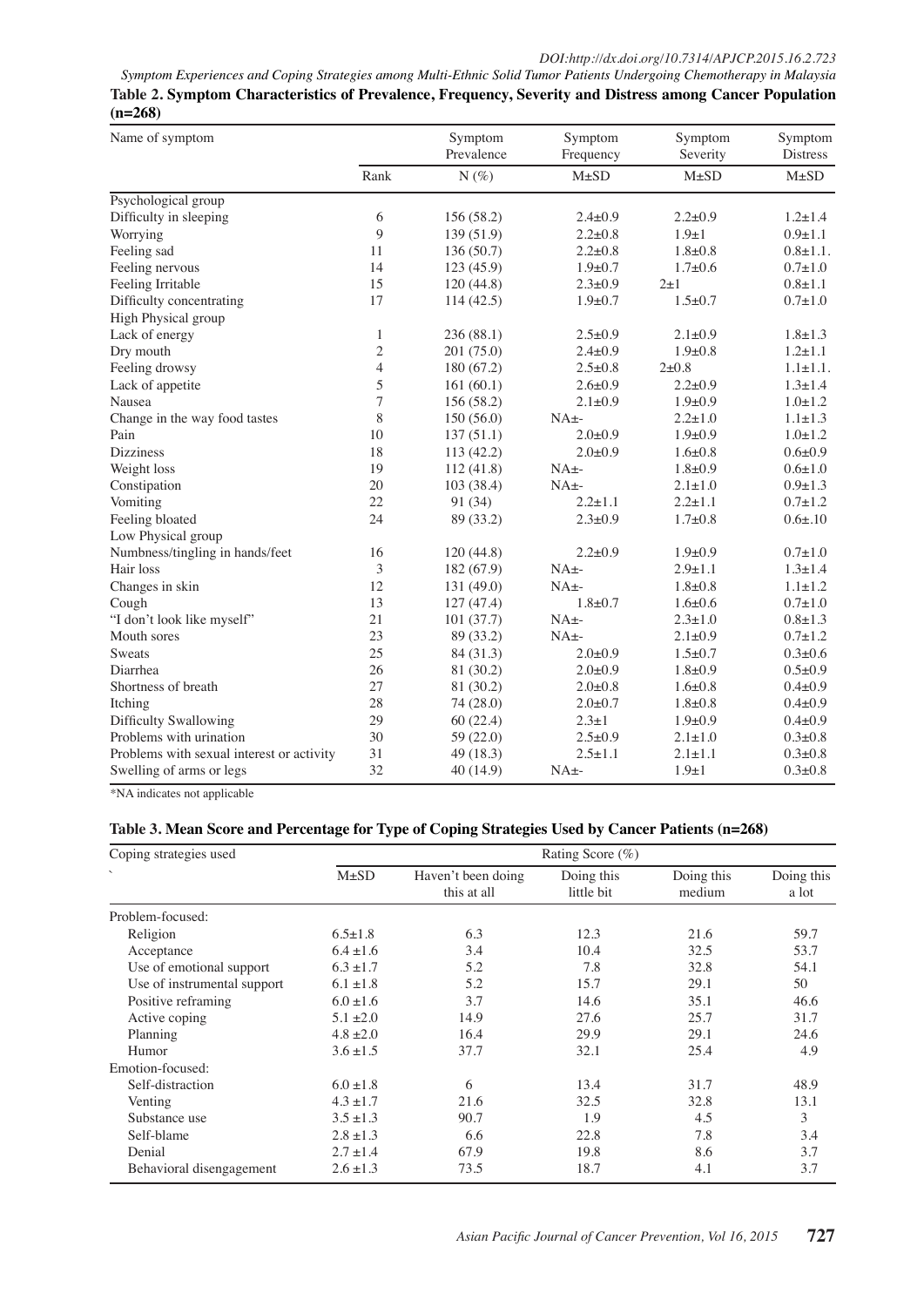#### *Nor Aziyan Yahaya et al*

**Table 5. Pearson's r Correlation of Coping Strategies with Physical Symptom (PHYS), Psychological Distress (PSYCH) and Global Distress Index (GDI) (n=268)**

| Categories of coping strategies | PHYS     |         | <b>PSYCH</b> |         | GDI      |         |
|---------------------------------|----------|---------|--------------|---------|----------|---------|
|                                 |          | P-value |              | P-value |          | P-value |
| Emotion-focused                 | $0.431*$ | 0.000   | $0.424*$     | 0.000   | $0.435*$ | 0.000   |
| Problem-focused                 | 0.147    | 0.056   | 0.093        | 0.129   | 0.133    | 0.059   |
| in a nous substitution.<br>.    |          |         |              |         |          |         |

\*Correlation is significant at the 0.01 level (2-tailed)

**Table 4. The Association between Categories of Coping Strategies Problem-Focused and Emotion-Focused between Characteristics of Cancer Patients (n=268)**

| Characteristics              |                   | Problem-focused Emotion-focused |  |  |
|------------------------------|-------------------|---------------------------------|--|--|
|                              | $(M\pm SD)$       | $(M\pm SD)$                     |  |  |
| Sex (P-value)**              | 0.013             | 0.917                           |  |  |
| Male                         | $42.29 + 8.05$    | $20.94 + 5.17$                  |  |  |
| Female                       | $45.85+9.91$      | $21.02 + 4.81$                  |  |  |
| Age $(P-value)$ **           | 0.007             | 0.011                           |  |  |
| < 35                         | $48.23 \pm 10.75$ | $23.50 + 4.94$                  |  |  |
| $36 - 45$                    | $49.56 + 9.72$    | $21.84 + 4.78$                  |  |  |
| $46 - 55$                    | $44.92 + 9.72$    | $21.09 \pm 5.09$                |  |  |
| 56-65                        | $42.95 + 8.90$    | $20.60 \pm 3.99$                |  |  |
| > 66                         | $43.97 + 8.83$    | $19.44 + 5.28$                  |  |  |
| Education levels (P-value)** | 0.000             | 0.763                           |  |  |
| No formal education          | $42.69 + 6.43$    | $19.61 + 2.36$                  |  |  |
| Primary school               | $40.92 \pm 8.45$  | $20.82 + 4.80$                  |  |  |
| Secondary school             | $45.56 \pm 9.69$  | $21.34 + 4.79$                  |  |  |
| College/Institute            | 48.74±10.39       | $21.00 + 6.94$                  |  |  |
| University                   | $49.48 + 9.64$    | $20.69 + 3.72$                  |  |  |
| Ethnic Group (P-value)**     | 0.000             | 0.001                           |  |  |
| Malay                        | $51.49 + 8.51$    | $22.10\pm3.80$                  |  |  |
| Chinese                      | $42.96 \pm 9.32$  | $20.16 \pm 4.69$                |  |  |
| Indian                       | $44.60 \pm 9.00$  | $23.10\pm 6.11$                 |  |  |
| Others - Eurasian            | $46.80 + 3.11$    | 24.80±4.87                      |  |  |

# *Relationship between coping strategies used with physical symptom distress and psychological symptom distress*

In Table 5, there was no significant relationship found between problem-focused coping strategies with physical symptom distress  $(r=0.147, p=0.056)$  and psychological symptom distress  $(r=0.093, p=0.129)$ . There were significant relationships found between emotionfocused coping strategies and physical symptom distress  $(r=0.431, p=0.000)$ ; and psychological symptom distress  $(r=0.424, p=0.000)$  but the strength of these relationships was moderate. This indicated that respondents who had increased physical and psychological symptom distress tended to use emotion-focused coping strategies.

# **Discussion**

The finding of this study indicated that although these patients experienced a high number of symptoms, they are able to control and manage the symptoms accordingly. This is probably due to information given by nurses and doctors to patients about the side-effects of chemotherapy and effective management of these side-effects at each of cycle of chemotherapy. The patients reported a mean of 14 symptoms, ranging from 0 to 30, which were higher

compared to previous studies by other researchers (Kim et al., 2009). This could be due to the variety of

by patients. This finding supports the need for oncology00.0 cancers included in this study and type of drugs received nurses to continue to focus on symptoms management as a way to improve the quality of life of cancer patients undergoing chemotherapy.

0 0 (Kim et al., 2009), and was also found to be the most  $\geq$  5.0 and hair loss, where the lack of energy was the highest50.0 The 10 most predominant symptoms when ranked<sup>75.0</sup> according to characteristics were lack of energy, difficulty sleeping, lack of appetite, change in the way food tastes prevalent symptom found in this study, which was consistent with the review findings by other researchers prevalent symptoms in other 18 studies. The majority of the patients were breast cancer patients receiving moderate to highly emetogenic chemotherapy that also caused alopecia. These explain the most severe symptom experienced of hair loss reported in symptoms severity in this study. Similarly, the most common symptoms causing distress to patients in this study were hair loss, lack of appetite, difficulty in sleeping, lack of energy and dry mouth. This suggests that the severity of a symptom has a greater impact on distress level compared to the frequency of a symptom. Thus, it is important for health professionals to focus on this issue.

In terms of coping strategies, majority of the patients in this study tended to use a mixture of coping strategies: sub-dimensions of problem-focused coping strategies and emotion-focused coping strategies. This finding is consistent with the theory of Lazarus and Folkman that coping is a changing process in accordance with the situation and its appraisal (Lazarus and Folkman, 1984; Lazarus, 1993). Problem-focused strategies were more frequently used than emotion-focused strategies in this study which also similar to those reported by several previous researchers (Ben-Zur et al., 2001; Gilbar and Zusman, 2007; Wang et al., 2012; Butow et al., 2013; Price et al., 2013; Tuncay, 2014 ). Individuals have been reported to use problem-focused strategies more when they perceive they can alter the undesirable situation, and use emotion-focused strategies when there are few modifiable personal factors to change the situation (Lazarus,1993). However, other studies have reported emotion-focused coping strategies being more commonly used than problem-focused strategies (Zabalegui, 1999; Kim et al., 2002; Tan, 2007; Genc and Tan 2011). This inconsistency may be due to differences in the cultural background of patients studied or from a possible problem of the sample being generalized. Coping is a multidimensional concept where individual perception can be affected by an individual's beliefs and values (Lazarus and Folkman, 1984). The effect of cultural context on the coping strategies used by individuals with certain ethnic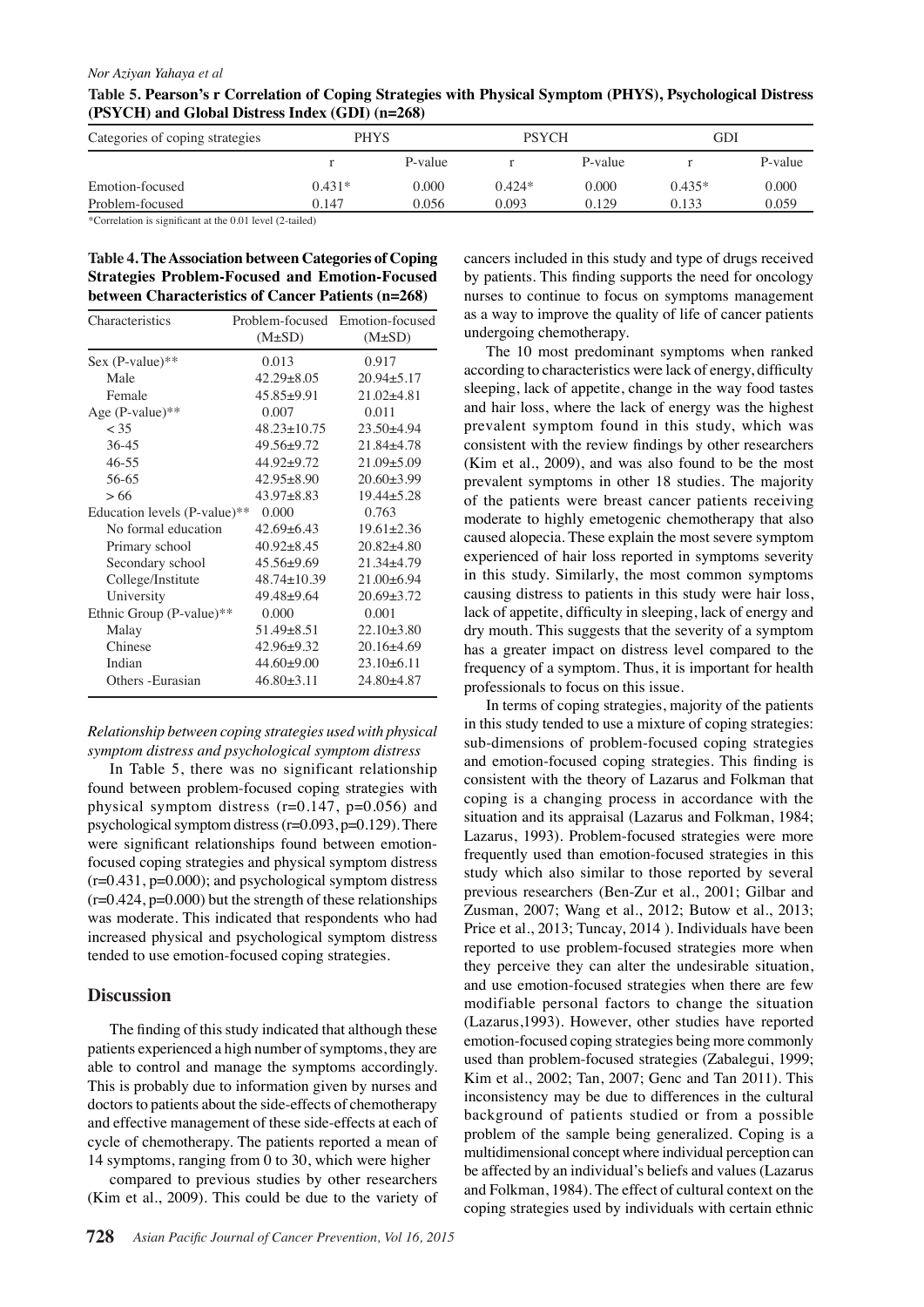*Symptom Experiences and Coping Strategies among Multi-Ethnic Solid Tumor Patients Undergoing Chemotherapy in Malaysia* heritage may not be wholly excluded.

In this study, only emotion-focused coping strategies were found to be correlated with physical distress and psychological distress. This indicates that patients choose emotion-focused strategies when there is an increase of distress level. Kuo and Ma (2002) and Tuncay (2014) reported a similar finding. They found that the frequency of emotion-focused strategies used was positively correlated with physical symptom distress, overall and individual psychological symptom distress score (p<.05). The findings of this study support the notion advanced by Lazarus and Folkman (1984); that is, the frequency of use of the different coping strategies is not necessarily related to their effectiveness. Emotion-focused strategies, consisting of four negative approaches, were used more often than problem-focused strategies, which consist of more positive approaches when patient's distress level is increased. This fact is consistent with the theory that emotion-focused strategies are more helpful than problemfocused ones when little can be done about the stressful situation (Lazarus and Folkman, 1984).

The higher odds of high physical symptom distress, and psychological symptom distress in good performance status (ECOG 0-1) reported in this study was contradictory to the findings by other studies (Portenoy et al.,1994; Portenoy et al., 1994; Akin et al., 2010), which reported that patients with poor performance status (KPS score <80) had significantly worse scores of symptom distress than patients with performance score of more than 80. The lower level of physical symptom, and psychological symptom distress observed in patients with poor performance status (ECOG 2-3) is incongruent with the fact that patients with poor performance status are not physically fit and sometimes need assistance to help them in daily activities. Patients who are less physically fit were probably screened by the oncologist first and were offered limited dosage of chemotherapy with less toxicity. Another probability was that patients with poor performance status may have used more coping strategies to overcome their distress. Therefore, further study should also look into the association between patients' performance status and their coping strategies.

Further study with longitudinal or experimental designs with different cohort groups using random selection methods is desirable to examine coping patterns of patients with cancer more clearly. Based on the outcome of the study, further improvement in the current patient management particularly in the delivery of oncology services is recommended. A Self-Care Diary as suggested by Nail et al. (1991) composed of all side effects of chemotherapy along with a list of self-care activities, may be useful to patients. The establishment of symptoms management groups among nurses, and collaboration with other health-care providers such as dietitians, psychologists, oncologists, and social workers may also help patients in improving their experience while undergoing chemotherapy.

In conclusion, this study has examined on the symptom prevalence and concurred that side effects among cancer patients was relatively high. Psycho-oncology support program are needed to enhance the services such as

providing spiritual therapy, or mind therapy to assist patients to cope with the symptom distress and improve the quality of life. It is also important for the nurses to give individualized nursing care to every patient before starting the chemotherapy and during subsequent chemotherapy to ensure that their side effects are manageable.

### **References**

- Akin S, Can G, Aydiner A, et al (2010). Quality of life, symptom experience and distress of lung cancer patients undergoing chemotherapy. *Eur J Oncol Nurs*, **14**, 400-9.
- Ben-Zur H, Gilbar O, Lev S (2001). Coping with breast cancer: patient, spouse, dyad models. *Psychosom Med*, **63**, 32-9.
- Butow P, Price M, Bell M, et al (2013). Quality of life, Distress and coping in women with ovarian cancer: a population based, longitudinal study. *Psycho-oncology*, **22**, 44-5.
- Cancer Facts & Figures (2014). Retrieved 6<sup>th</sup> November, 2014, from http://www.cancer.org/research/cancerfactsstatistics/ cancerfactsfigures2014/
- Cancer Research Initiatives Foundation. (2014). Retrieved 6<sup>th</sup> November, 2014, from http://carif.com.my/?page\_id=3872
- Carver CS (1997). You want to measure coping but your protocol's too long: consider the brief COPE. *Int J Behav Med*, **4**, 92-100.
- Chan C, Azman W, Mastura MY, et al (2014). Default of cancer treatment is associated with desire for psychological support. *J Clin Oncol*, **32**, 5.
- Cheng KKF, Eric MC, Wong MA, et al (2009). Measuring the Symptom Experience of Chinese Cancer Patients: A Validation of the Chinese Version of the Memorial Symptom Assessment Scale. *J Pain Symptom Manage*, **37**, 44-57.
- Currier DR (1984). Elements of research in physical therapy. Baltimore: Williams &Wilkins, 166-67.
- Dedert E, Lush E, Chagpar A, et al (2012). Stress, coping, and circadian disruption among women awaiting breast cancer surgery. *Ann Behav Med*, **44**, 10-20.
- Dupuis L, Ethier M-C, Tomlinson D, et al (2012). A systematic review of symptom assessment scales in children with cancer. *BMC Cancer*, **12**, 1-6.
- Engvall G, Skolin I, Mattson E, et al (2011). Are nurses and physicians able to assess which strategies adolescents recently diagnosed with cancer use to cope with disease-and treatment-related distress? *Support Care Cancer*, **19**, 605-11.
- Francoeur RB (2005). The relationship of cancer symptoms clusters to depressive affect in the initial phase of palliative radiation. *J Pain Symptom Manage*, **29**, 130-155.
- Genc F, Tan M (2011). Symptoms of patients with lung cancer undergoing chemotherapy and coping strategies. *Cancer Nurs*, **34**, 503-9.
- Gilbar O, Zusman A (2007). The correlation between coping strategies, doctor-patient/spouse relationships and psychological distress among women cancer patients and their spouses. *Psychooncol*, **16**, 1010-18.
- Gunusen NP, ĺnan FŞ, Üstun B (2013). Experiences of Turkish women with breast cancer during the treatment process and facilitating coping factors. *Asian Pac J Cancer Prev*, **14**, 3143-49.
- Horney DJ, Smith HE, McGurk M, et al (2011). Associations between quality of life, coping styles, optimism, and anxiety and depression in pretreatment patients with head and neck cancer. *Head Neck*, **33**, 65-71.
- Jacobsen PB, Donovan KA, Vadaparampil, ST, et al (2007). Systematic review and meta-analysis of psychological and activity-based interventions for cancer-related fatigue. *Health Psychol*, **26**, 660-7.